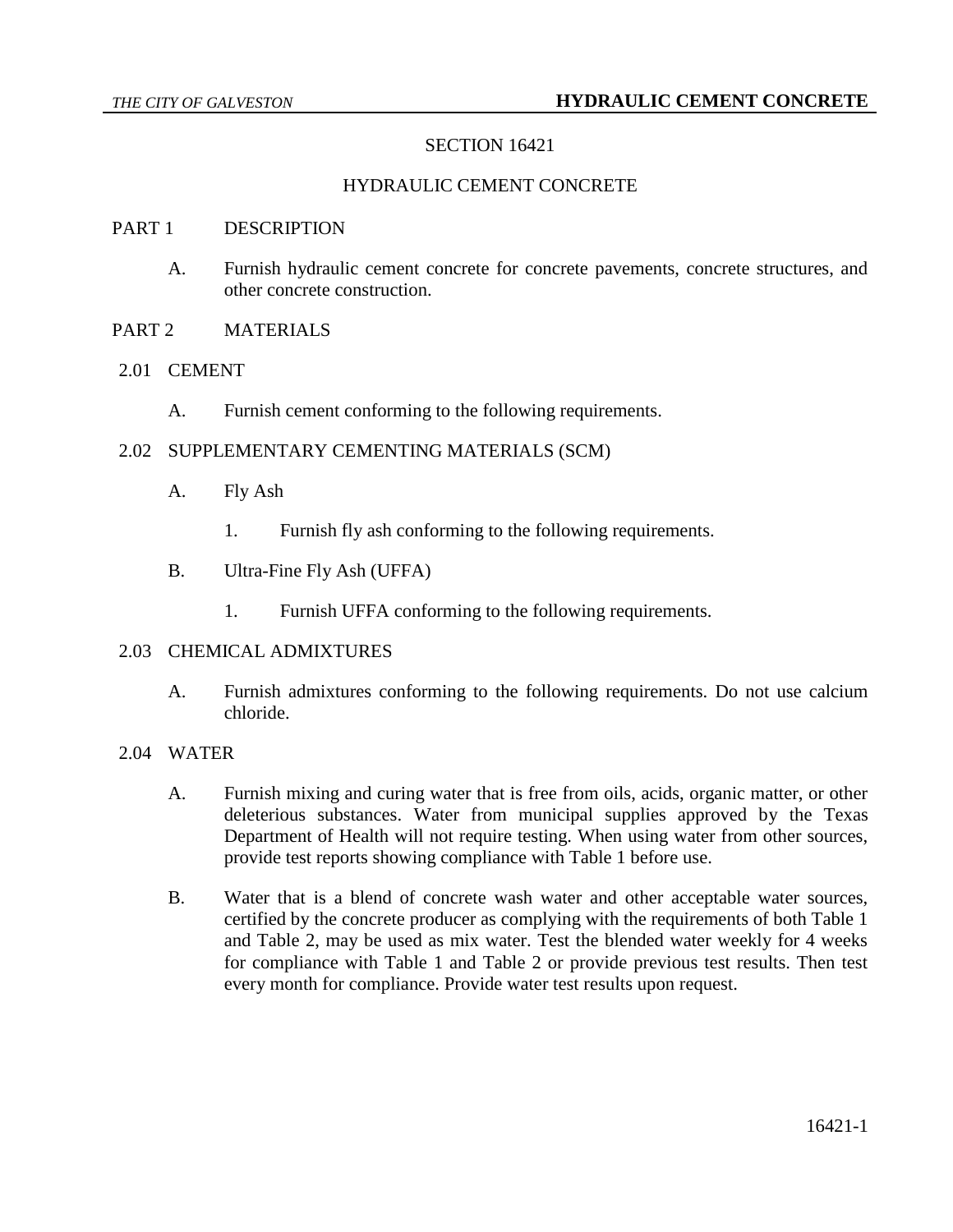| Table 1                                             |                    |                                    |  |  |
|-----------------------------------------------------|--------------------|------------------------------------|--|--|
| <b>Chemical Limits for Mix Water</b>                |                    |                                    |  |  |
| <b>Contaminant</b>                                  | <b>Test Method</b> | <b>Maximum Concentration (ppm)</b> |  |  |
| Chloride (Cl)                                       | ASTM D 512         |                                    |  |  |
| Prestressed concrete                                |                    | 500                                |  |  |
| Bridge decks & superstructure                       |                    | 500                                |  |  |
| All other concrete                                  |                    | 1,000                              |  |  |
| Sulfate $(SO_4)$                                    | ASTM D 516         | 1,000                              |  |  |
| Alkalis (Na <sub>2</sub> O + 0.658K <sub>2</sub> O) | ASTM D 4191 $\&$   | 600                                |  |  |
|                                                     | ASTM D 4192        |                                    |  |  |
| Total solids                                        | AASHTO T 26        | 50,000                             |  |  |

| Table 2                                                    |  |
|------------------------------------------------------------|--|
| <b>Acceptance Criteria for Questionable Water Supplies</b> |  |

| <b>Property</b>                               | <b>Test Method</b>              | Limits                    |
|-----------------------------------------------|---------------------------------|---------------------------|
| Compressive strength, min % control at 7 days | ASTM C 109 <sup>T</sup>         | 90                        |
| Time of set, deviation from control, Min.     | $\cdot$ ASTM C 191 <sup>1</sup> | from 60 early to 90 later |

1. Base comparisons on fixed proportions and the same volume of test water compared to the control mix using city water or distilled water.

C. Do not use mix water that has an adverse effect on the air-entraining agent, on any other chemical admixture, or on strength or time of set of the concrete. When using white hydraulic cement, use mixing and curing water free of iron and other impurities that may cause staining or discoloration.

#### 2.05 AGGREGATE

- A. Supply aggregates that meet the requirements contained herein. Provide coarse and fine aggregates from acceptable sources. Provide aggregate from non-listed sources only when tested and approved by the Owner's Representative before use. Allow 30 calendar days for the Owner's Representative to sample, test, and report results for non-listed sources. Do not combine approved material with unapproved material.
	- 1. Coarse Aggregate
		- a. Provide coarse aggregate consisting of durable particles of gravel, crushed blast furnace slag, recycled crushed hydraulic cement concrete, crushed stone, or combinations thereof that are free from frozen material and from injurious amounts of salt, alkali, vegetable matter, or other objectionable material, either free or as an adherent coating. Provide coarse aggregate of uniform quality throughout.
		- b. Provide coarse aggregate that has:
			- (1). at most 0.25% by weight of clay lumps,
			- (2). at most 1.0% by weight of shale, and
			- (3). at most 5.0% by weight of laminated and friable particles.
		- c. Wear must not be more than 40% when tested.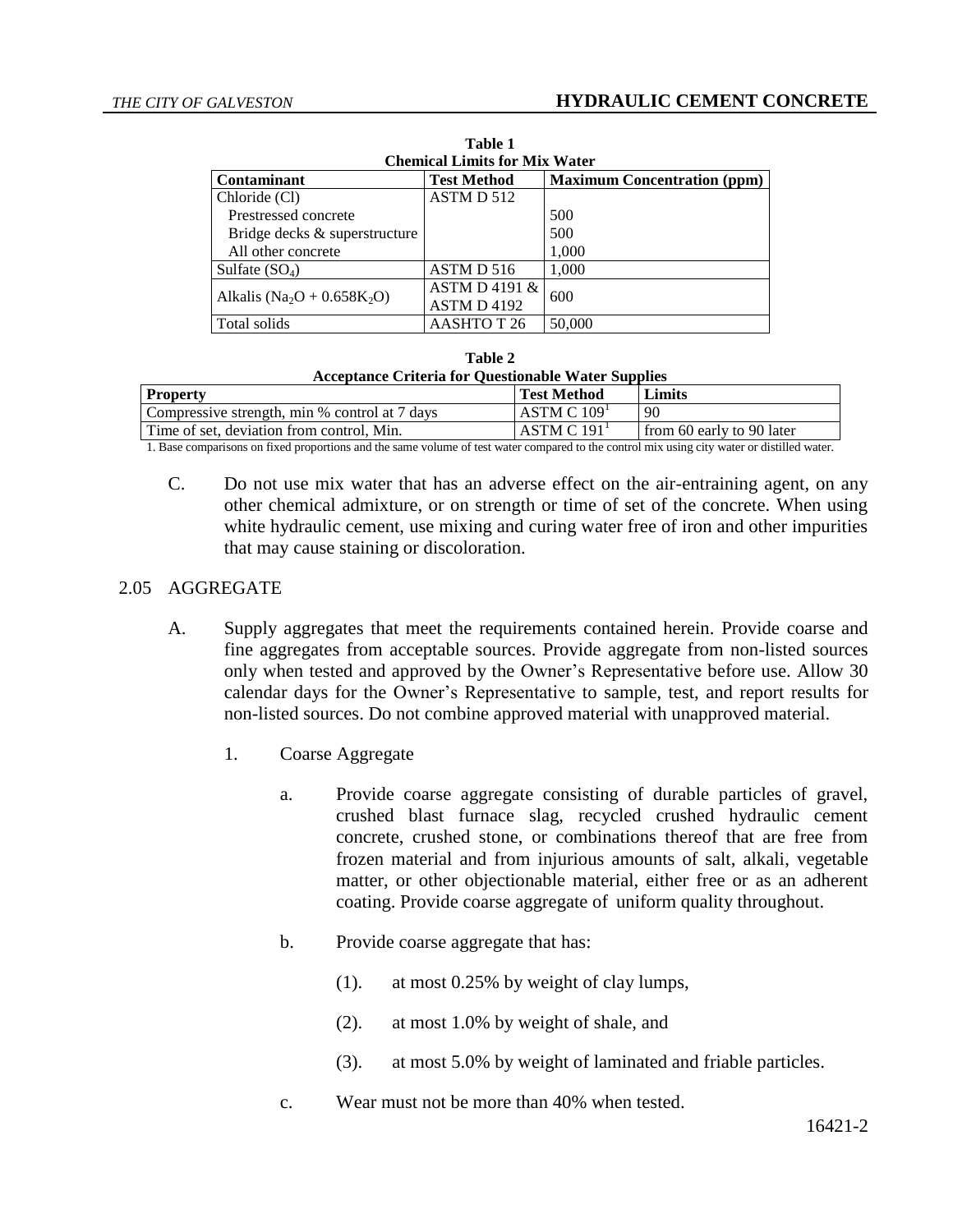- d. Unless otherwise shown on the plans, provide coarse aggregate with a 5 cycle magnesium sulfate soundness of not more than 18% when tested. Crushed recycled hydraulic cement concrete is not subject to the 5 cycle soundness test.
- e. The loss by decantation as tested, plus the allowable weight of clay lumps, must not exceed 1.0% or the value shown on the plans, whichever is smaller. In the case of aggregates made primarily from crushing stone, if the material finer than the No. 200 sieve is established to be the dust of fracture and essentially free from clay or shale, the limit may be increased to 1.5%. When crushed limestone coarse aggregate is used in concrete pavements, the decant may exceed 1.0% but not more than 3.0% if the material finer than the No. 200 sieve is determined to be at least 67% calcium carbonate.
- f. Unless otherwise specified, provide aggregate conforming to the gradation requirements shown in Table 3 when tested.

|                                         | 1 ане э                              |     |                     |            |            |            |              |                        |             |         |
|-----------------------------------------|--------------------------------------|-----|---------------------|------------|------------|------------|--------------|------------------------|-------------|---------|
| <b>Coarse Aggregate Gradation Chart</b> |                                      |     |                     |            |            |            |              |                        |             |         |
|                                         | <b>Percent Passing on Each Sieve</b> |     |                     |            |            |            |              |                        |             |         |
| Aggregate                               |                                      |     |                     |            |            |            |              |                        |             |         |
| Grade                                   | Nominal Size 2-1/2" 2"               |     |                     | $1 - 1/2"$ | 1"         | 3/4"       | 1/2"         | 3/8"                   | No. 4 No. 8 |         |
| No. <sup>1</sup>                        |                                      |     |                     |            |            |            |              |                        |             |         |
|                                         | 2"                                   | 100 | $80 - 100$ 50 $-85$ |            |            | $20 - 40$  |              |                        | $0 - 5$     |         |
| 2(467)                                  | $1 - 1/2"$                           |     | 100                 | $95 - 100$ |            | $35 - 70$  |              | $10 - 30$              | $0 - 5$     |         |
| 3                                       | $1 - 1/2$ "                          |     | 100                 | $95 - 100$ |            | $60 - 90$  | $25 - 60$    |                        | $0 - 5$     |         |
| 4(57)                                   | 1"                                   |     |                     | 100        | $95 - 100$ |            | $25 - 60$    |                        | $0 - 10$    | $0 - 5$ |
| 5(67)                                   | 3/4"                                 |     |                     |            | 100        | $90 - 100$ |              | $20 - 55$              | $0 - 10$    | $0 - 5$ |
| 6(7)                                    | 1/2"                                 |     |                     |            |            | 100        | 90-100 40-70 |                        | $0 - 15$    | $0 - 5$ |
|                                         | 3/8"                                 |     |                     |            |            |            | 100          | $70 - 95$              | $0 - 25$    |         |
| 8                                       | 3/8"                                 |     |                     |            |            |            | 100          | $95 - 100$  20-65 0-10 |             |         |

**Table 3**

1. Corresponding ASTM C 33 gradation shown in parentheses.

- 2. Fine Aggregate
	- a. Provide fine aggregate consisting of clean, hard, durable particles of natural or manufactured sand or a combination thereof with or without mineral filler. Provide fine aggregate free from frozen material and from injurious amounts of salt, alkali, vegetable matter, or other objectionable material, and containing no more than 0.5% clay lumps by weight.
	- b. Provide fine aggregate that does not show a color darker than standard when subjected to the color test for organic impurities.
	- c. Unless otherwise shown on the plans, use fine aggregate with an acid insoluble residue of at least 60% by weight when tested in all concrete subject to direct traffic.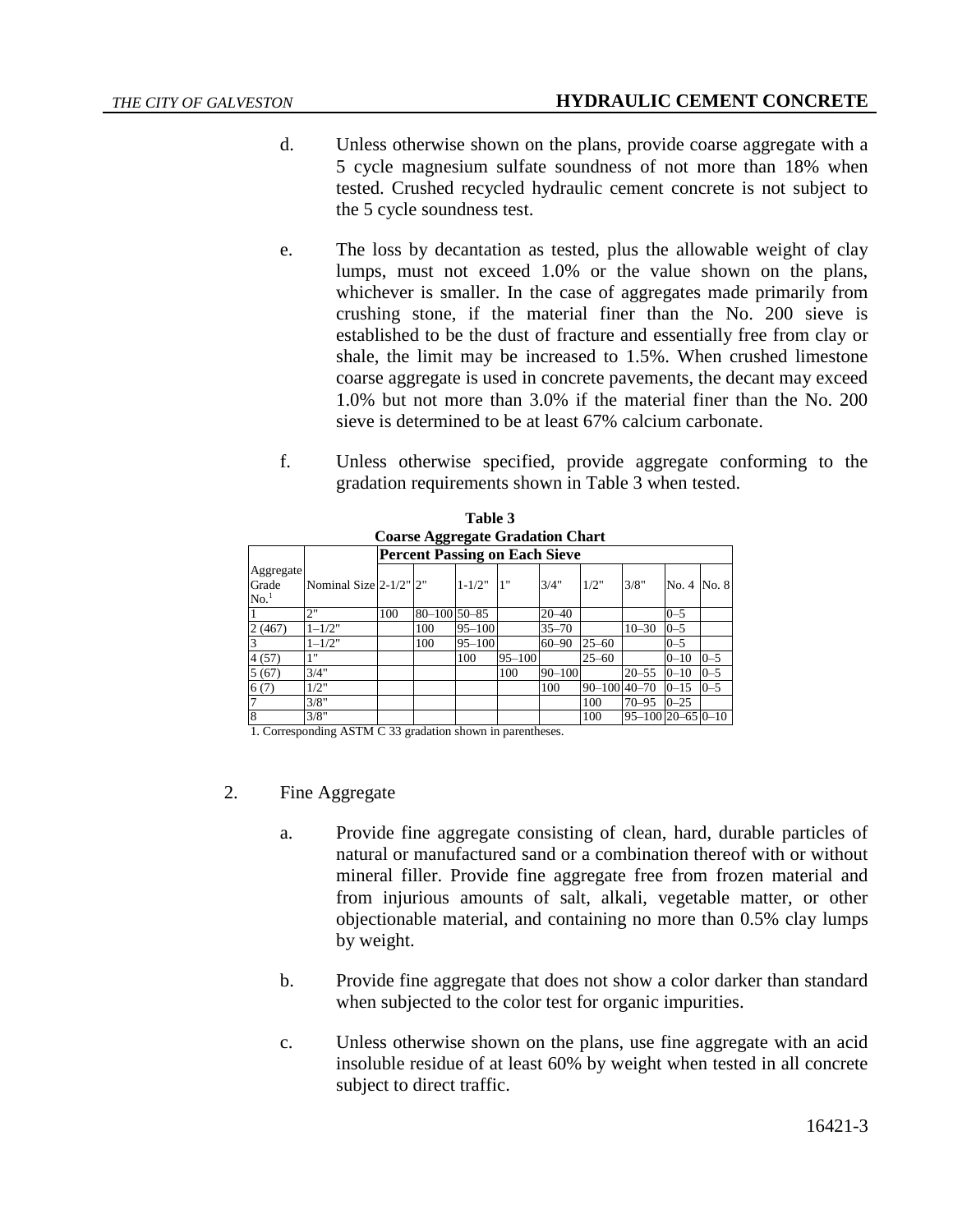- d. Unless otherwise shown on the plans, when necessary, blend the fine aggregate to meet the acid insoluble residue requirement. When blending, use the following equation:
- e. Acid Insoluble  $\left(\% \right) = \left\{ \frac{(A1)(P1)+(A2)(P2)}{100} \right\}$  where:
	- (1).  $\Delta 1 = \text{acid}$  insoluble (%) of aggregate 1
	- (2).  $A2 = \text{acid}$  insoluble (%) of aggregate 2
	- (3).  $P1 =$  percent by weight of A1 of the fine aggregate blend
	- (4).  $P2$  = percent by weight of A2 of the fine aggregate blend
- f. Provide fine aggregate or combinations of aggregates, including mineral filler, conforming to the gradation requirements shown in Table 4 when tested unless otherwise specified.

| Table 4                                  |                        |  |  |  |
|------------------------------------------|------------------------|--|--|--|
| Fine Aggregate Gradation Chart (Grade 1) |                        |  |  |  |
| <b>Sieve Size</b>                        | <b>Percent Passing</b> |  |  |  |
| $3/8$ in.                                | 100                    |  |  |  |
| No. 4                                    | $95 - 100$             |  |  |  |
| No. 8                                    | $80 - 100$             |  |  |  |
| No. 16                                   | $50 - 85$              |  |  |  |
| No. 30                                   | $25 - 65$              |  |  |  |
| No. 50                                   | $10 - 35$ <sup>1</sup> |  |  |  |
| No. 100                                  | $0 - 10$               |  |  |  |
| No. 200                                  |                        |  |  |  |

1. 6–35 when sand equivalent value is greater than 85. 2. 0–6 for manufactured sand.

- g. Unless otherwise shown on the plans, provide fine aggregate with a sand equivalent of at least 80.
- h. For all classes of concrete except Class K, provide fine aggregate with a fineness modulus between 2.30 and 3.10. For Class K concrete, provide a fine aggregate with a fineness modulus between 2.60 to 2.80 unless otherwise shown on the plans.
- 3. Mineral Filler
	- a. Provide mineral filler consisting of stone dust, clean crushed sand, or other approved inert material with 100% passing the No. 30 sieve and 65 to 100% passing the No. 200 sieve when tested.

### 2.06 MORTAR AND GROUT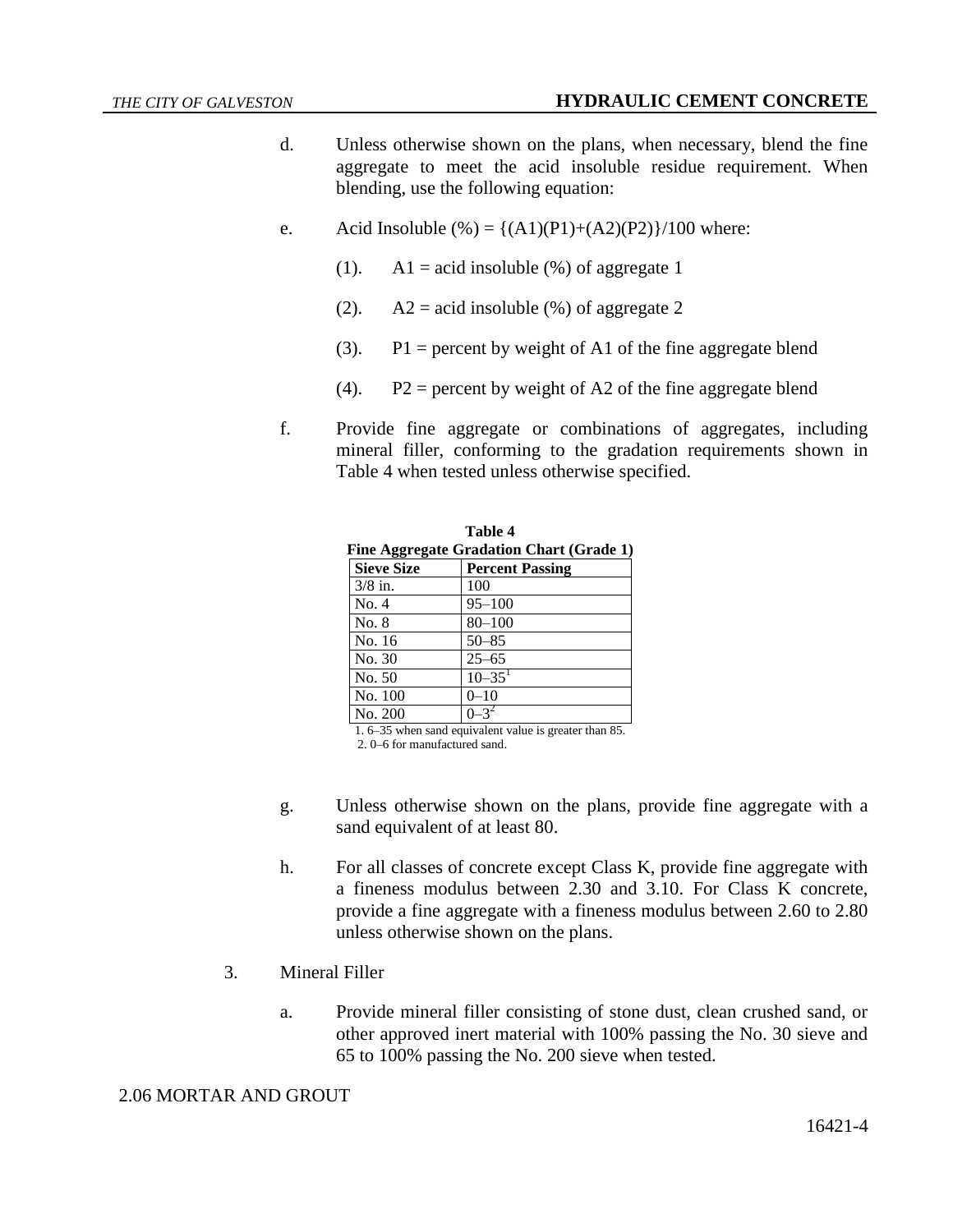A. When required or shown on the plans, provide mortar and grout consisting of 1 part hydraulic cement, 2 parts sand, and sufficient water to provide the desired consistency. Provide mortar with a consistency such that the mortar can be easily handled and spread by trowel. Provide grout of a consistency that will flow into and completely fill all voids.

### PART 3 EQUIPMENT

#### 3.01 CONCRETE PLANTS AND MIXING EQUIPMENT

- A. Except for volumetric mixers (auger/mixer), each plant and truck mixer must be currently certified by the National Ready Mixed Concrete Association (NRMCA) or have an inspection report signed and sealed by a licensed professional engineer showing that concrete measuring, mixing, and delivery equipment meets all requirements of ASTM C 94. A new certification or signed and sealed report is required every time a plant is moved. Plants with a licensed engineer's inspection require reinspection every 2 years. Provide a copy of the certification or the signed and sealed inspection report to the Owner's Representative. When equipment or facilities fail to meet specification requirements, remove them from service until corrected.
	- 1. Scales
		- a. Check all scales prior to beginning of operations, after each move, or whenever their accuracy or adequacy is questioned, and at least once every 6 mo. Immediately correct deficiencies, and recalibrate. Provide a record of calibration showing scales in compliance with ASTM C 94 requirements. Check batching accuracy of volumetric water batching devices and admixture dispensing devices at least every 90 days. Perform daily checks as necessary to ensure measuring accuracy.
	- 2. Volumetric Mixers
		- a. Provide volumetric mixers with rating plates defining the capacity and the performance of the mixer in accordance with the Volumetric Mixer Manufacturers Bureau or equivalent. Provide volumetric mixers that comply with ASTM C 685. Provide test data showing mixers meet the uniformity test requirements.
	- 3. Agitators and Truck and Stationary Mixers
		- a. Inspect and furnish inspection reports on truck mixers and agitators annually. If an inspection within 12 mo. is not practical, a 2-mo. grace period (for a maximum of 14 mo. between inspections) is permitted. Include in the report the condition of blades and fins and their percent wear from the original manufacturer's design. Repair mixing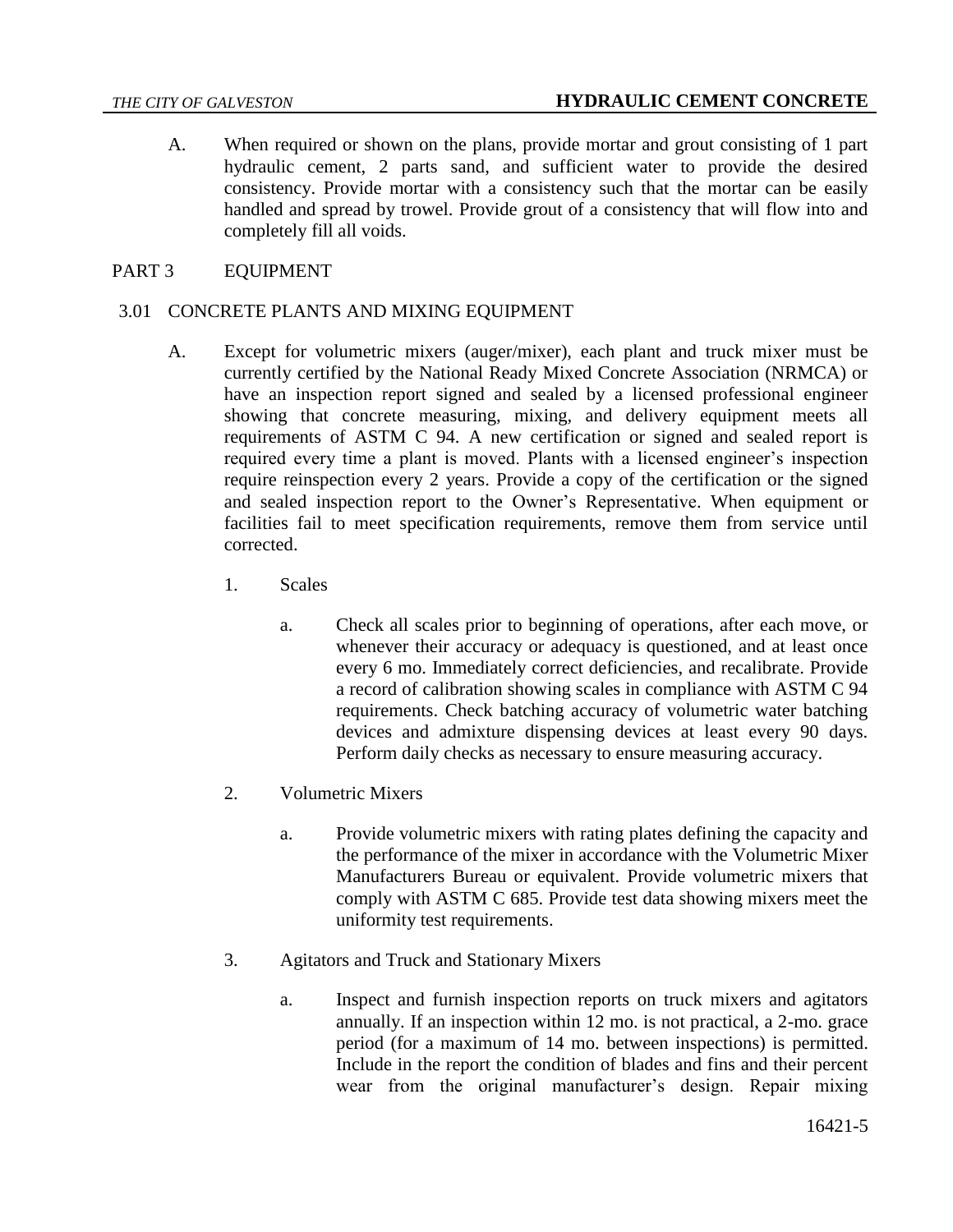equipment exhibiting 10% or more wear before use. Provide truck mixers and agitators equipped with means to readily verify the number of revolutions of the drum, blades, or paddles.

- b. Provide stationary and truck mixers capable of combining the ingredients of the concrete within the specified time or the number of revolutions specified into a thoroughly mixed and uniform mass and capable of discharging the concrete.
- c. As directed, to resolve issues of mix uniformity and mixer performance, perform concrete uniformity tests on mixers or agitators.
- d. Perform the mixer or agitator uniformity test at the full rated capacity of the equipment and within the maximum mixing time or maximum number of revolutions. Remove from service all equipment that fails the uniformity test.
- e. Inspect and maintain mixers and agitators. Keep them reasonably free of concrete buildup, and repair or replace worn or damaged blades or fins.
- f. Ensure all mixers have a plate affixed showing manufacturer's recommended operating speed and rated capacity for mixing and agitating.

# 3.02 HAULING EQUIPMENT

- A. Provide hauling equipment capable of maintaining the mixed concrete in a thoroughly mixed and uniform mass and of discharging the concrete with a satisfactory degree of uniformity.
- B. When using non-agitating equipment for transporting concrete, provide equipment with smooth, mortar-tight metal containers equipped with gates that prevent accidental discharge of the concrete.

# 3.03 TESTING EQUIPMENT

- A. Unless otherwise shown on the plans or specified, in accordance with the pertinent test procedure, furnish and maintain:
	- 1. test molds,
	- 2. curing facilities,
	- 3. maturity meters if used, and
	- 4. wheelbarrow or other container acceptable for the sampling of the concrete.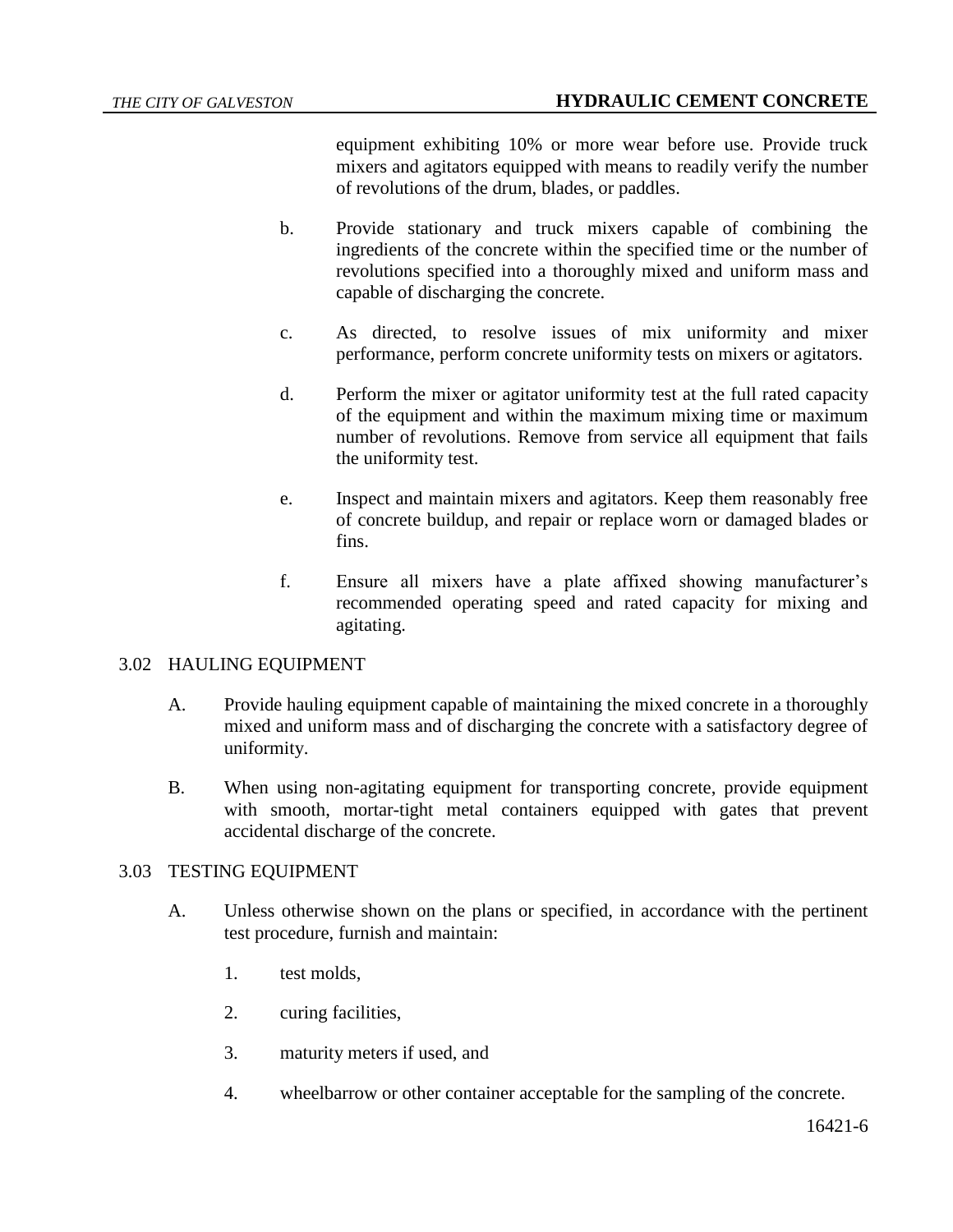B. Provide strength-testing equipment in accordance with the Contract controlling test unless shown otherwise.

# PART 4 CONSTRUCTION

### 4.01 CLASSIFICATION AND MIX DESIGN

- A. Furnish mix designs using ACI 211, "Standard Practice for Selecting Proportions for Normal, Heavyweight, and Mass Concrete," or other approved procedures for the classes of concrete required in accordance with Table 5. Do not exceed the maximum water-to-cementitious-material ratio.
- B. A higher-strength class of concrete with equal or lower water-to-cementitiousmaterial ratio may be substituted for the specified class of concrete.
- C. To account for production variability and ensure minimum compressive strength requirements are met, over-design the mix in accordance with Table 6.
	- 1. Cementitious Materials
		- a. Use cementitious materials from prequalified sources; otherwise, request sampling and testing for approval before use. Unless otherwise specified or approved, limit cementitious material content to no more than 700 lb. per cubic yard. When supplementary cementing materials are used, "cement" is defined as "cement plus supplementary cementing material."
		- b. Use Type III cement only in precast concrete or when specified or permitted.
		- c. For monolithic placements, use cement of the same type and from the same source.
		- d. When sulfate-resistant concrete is required, use mix design options 1, 2, 3, or 4 given in Section 16421, Part 4, 4.01 C. 6. "Mix Design Options," using Type I/II, II, V, IP, or IS cement. Do not use Class C fly ash in sulfate-resistant concrete.
		- e. Do not use supplementary cementing materials when white hydraulic cement is specified.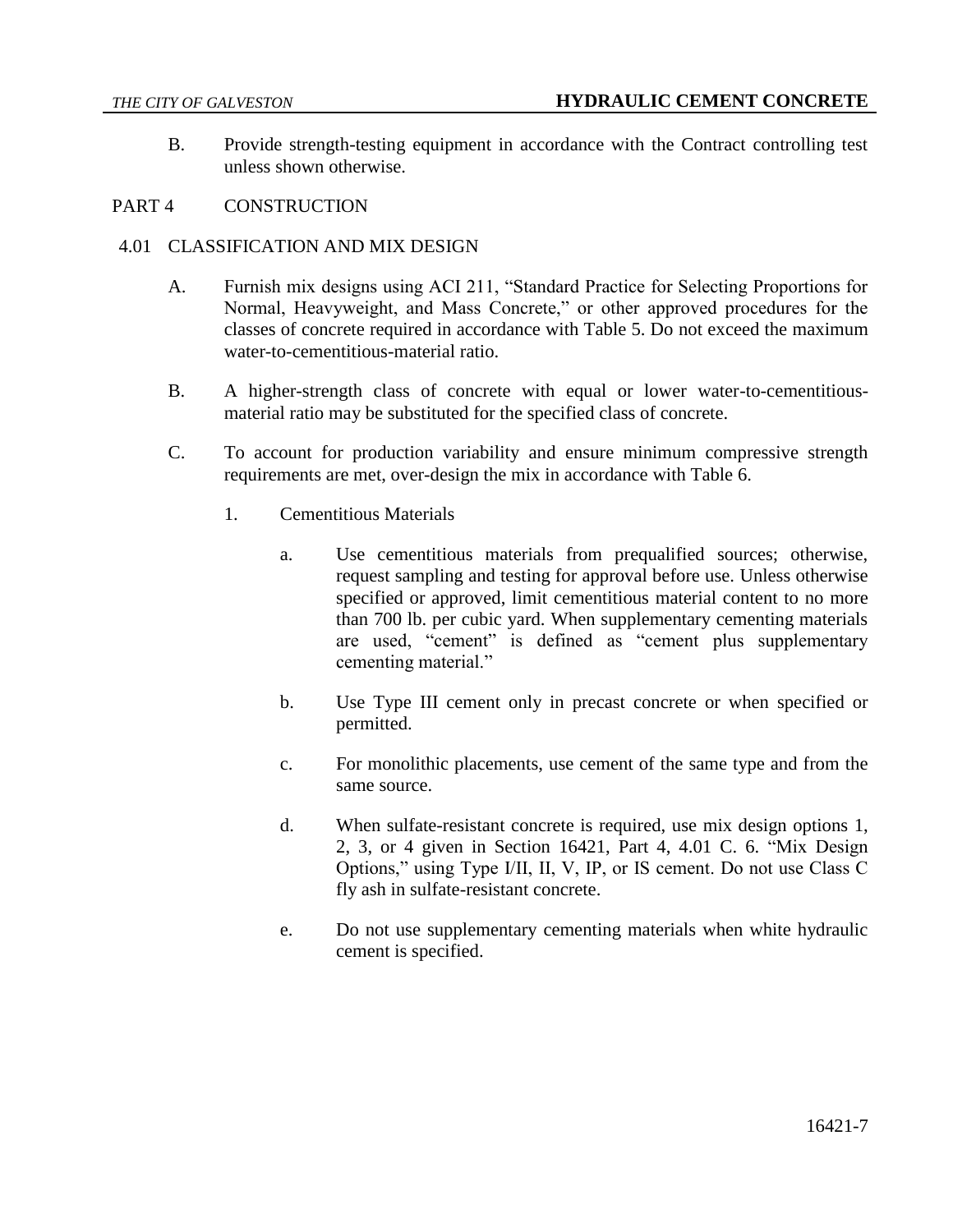| <b>Class</b><br>оf<br>Concrete        | <b>Design</b><br>Strength, Min.<br>$28$ -day $f'_{c}$ (psi) | <b>Maximum</b><br>W/C<br>Ratio <sup>1</sup> | Coarse Aggregate General Usage <sup>4</sup><br>$Grades^{2,3}$                        |                                                                                                                                                                                                  |
|---------------------------------------|-------------------------------------------------------------|---------------------------------------------|--------------------------------------------------------------------------------------|--------------------------------------------------------------------------------------------------------------------------------------------------------------------------------------------------|
| A                                     | 3,000                                                       | 0.60                                        | $1-4, 8$                                                                             | Inlets, manholes, curb, gutter, curb & gutter, conc. retards, sidewalks, driveways,<br>backup walls, anchors                                                                                     |
| <sup>B</sup>                          | 2,000                                                       | 0.60                                        | $2 - 7$                                                                              | Riprap, small roadside signs, and anchors                                                                                                                                                        |
| $C^5$                                 | 3,600                                                       | 0.45                                        | $1 - 6$                                                                              | Drilled shafts, bridge substructure, bridge railing, culverts except top slab of direct<br>traffic culverts, headwalls, wing walls, approach slabs, concrete traffic barrier (cast-in-<br>place) |
| ID                                    | 1.500                                                       | 0.60                                        | $2 - 7$                                                                              | Riprap                                                                                                                                                                                           |
| $\frac{\overline{E}}{\overline{F}^5}$ | 3,000                                                       | 0.50                                        | $2 - 5$                                                                              | Seal concrete                                                                                                                                                                                    |
|                                       | Note 6                                                      | 0.45                                        | $2 - 5$                                                                              | Railroad structures; occasionally for bridge piers, columns, or bents                                                                                                                            |
| $H^5$                                 | Note 6                                                      | 0.45                                        | $3 - 6$                                                                              | Prestressed concrete beams, boxes, piling, and concrete traffic barrier (precast)                                                                                                                |
| $S^5$                                 | 4.000                                                       | 0.45                                        | $2 - 5$                                                                              | Bridge slabs, top slabs of direct traffic culverts                                                                                                                                               |
| P                                     | See Item 360                                                | 0.45                                        | $2 - 3$                                                                              | Concrete pavement                                                                                                                                                                                |
| DC <sup>5</sup>                       | 5,500                                                       | 0.40                                        | 6                                                                                    | Dense conc. overlay                                                                                                                                                                              |
| CO <sup>5</sup>                       | 4,600                                                       | 0.40                                        | 6                                                                                    | Conc. overlay                                                                                                                                                                                    |
| LMC <sup>5</sup>                      | 4,000                                                       | 0.40                                        | $6 - 8$                                                                              | Latex-modified concrete overlay                                                                                                                                                                  |
| $SS^5$                                | Note 7                                                      | 0.45                                        | $4 - 6$                                                                              | Slurry displacement shafts, underwater drilled shafts                                                                                                                                            |
| $\rm K^5$                             | Note 6                                                      | 0.45                                        | Note 6                                                                               | Note 6                                                                                                                                                                                           |
| <b>HES</b>                            | Note 6                                                      | 0.45                                        | Note 6<br>1. Montanano contra reaccat canceles reaccatives and strike the cost-title | Note 6                                                                                                                                                                                           |

**Table 5 Concrete Classes**

1. Maximum water-cement or water-cementitious ratio by weight.

2. Unless otherwise permitted, do not use Grade 1 coarse aggregate except in massive foundations with 4-in. minimum clear spacing between reinforcing steel bars. Do not use Grade 1 aggregate in drilled shafts.

3. Unless otherwise approved, use Grade 8 aggregate in extruded curbs.

4. For information only.

5. Structural concrete classes.

6. As shown on the plans or specified.

7. Cementitious material content shall be minimum 658 lb/cy of concrete.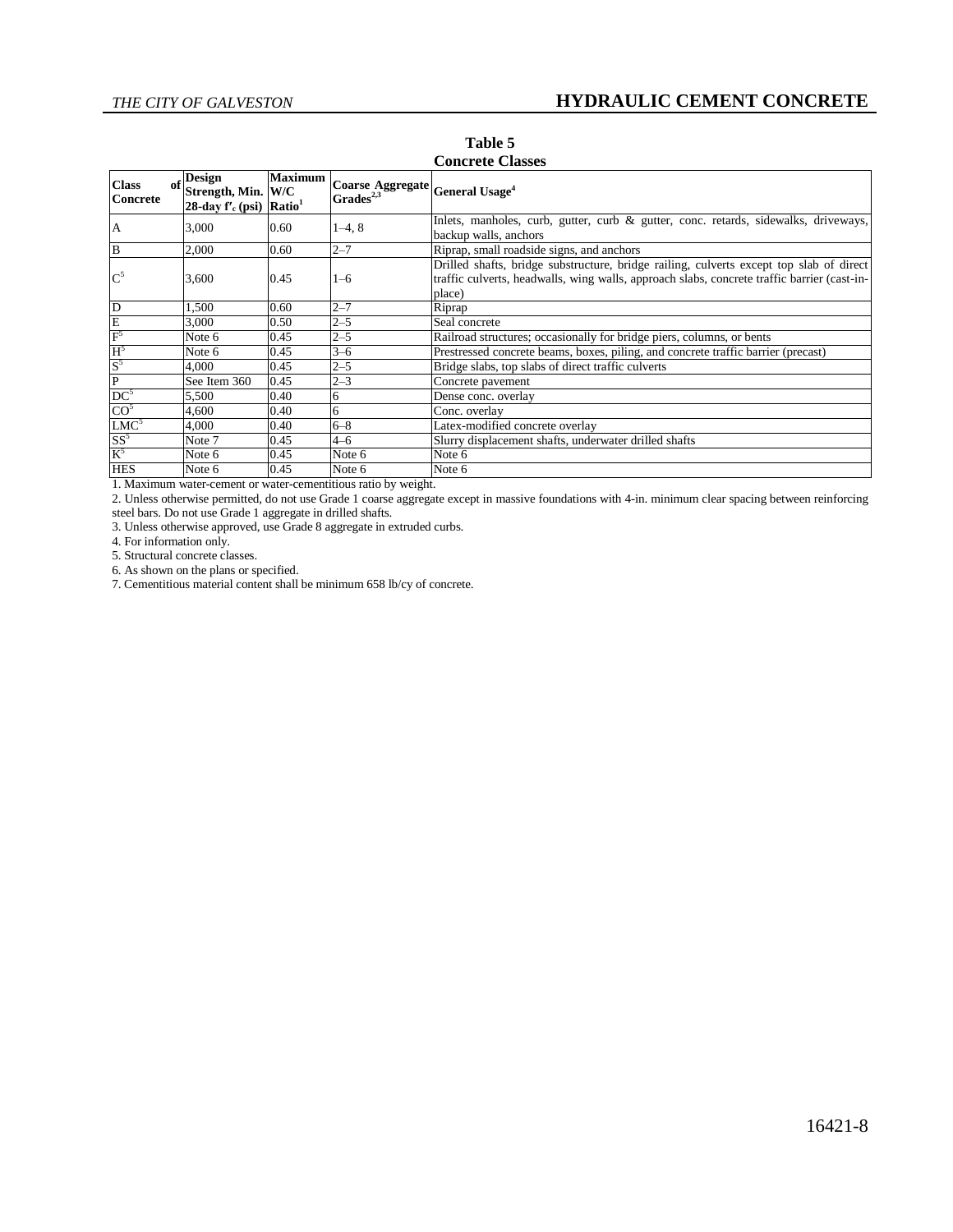| Over Design to Meet Compressive Strength Requirements <sup>1</sup> |     |     |     |      |       |
|--------------------------------------------------------------------|-----|-----|-----|------|-------|
| <b>Standard Deviation, psi</b><br>No. of $Tests^{2,3}$             |     |     |     |      |       |
|                                                                    | 300 | 400 | 500 | 600  | 700   |
|                                                                    | 470 | 620 | 850 | .120 | l.390 |
| 20                                                                 | 430 | 580 | 760 | .010 | .260  |
| 30 or more                                                         | 400 | 530 | 670 | 900  | 1.130 |

**Table 6**

1. When designing the mix, add the tabulated amounts to the minimum design strength in Table 5.

2. Number of tests of a concrete mixture used to estimate the standard deviation of a concrete production facility. Test of another mix within 1,000 psi of the specified strength may be used.

3. If less than 15 prior tests are available, the overdesign should be 1,000 psi for specified strength less than 3,000 psi, 1,200 psi for specified strengths from 3,000 to 5,000 psi and 1,400 psi for specified strengths greater than 5,000 psi.

- 2. Aggregates
	- a. Limit the use of recycled crushed hydraulic cement concrete as a coarse or fine aggregate to Class A, B, D, E, and P concrete. Limit recycled crushed concrete fine aggregate to a maximum of 20% of the fine aggregate.
	- b. When white hydraulic cement is specified, use light-colored aggregates.
- 3. Chemical Admixtures
	- a. Use only preapproved concrete chemical admixtures from the list of prequalified concrete admixtures maintained by the City. Submit nonpreapproved admixtures for testing to the Owner's Representative for approval. Do not use high-range water-reducing admixtures (Type F or G) or accelerating admixtures (Type C or E) in bridge deck concrete.
- 4. Air Entrainment
	- a. Air-entrain all concrete except for Class B in accordance with Table 7 unless otherwise shown on the plans. Use moderate exposure values unless otherwise specified. If the air content is more than 1 1/2 percentage points below or 3 percentage points above the required air, the load of concrete will be rejected. If the air content is more than 1 1/2 but less than 3 percentage points above the required air, the concrete may be accepted based on strength tests.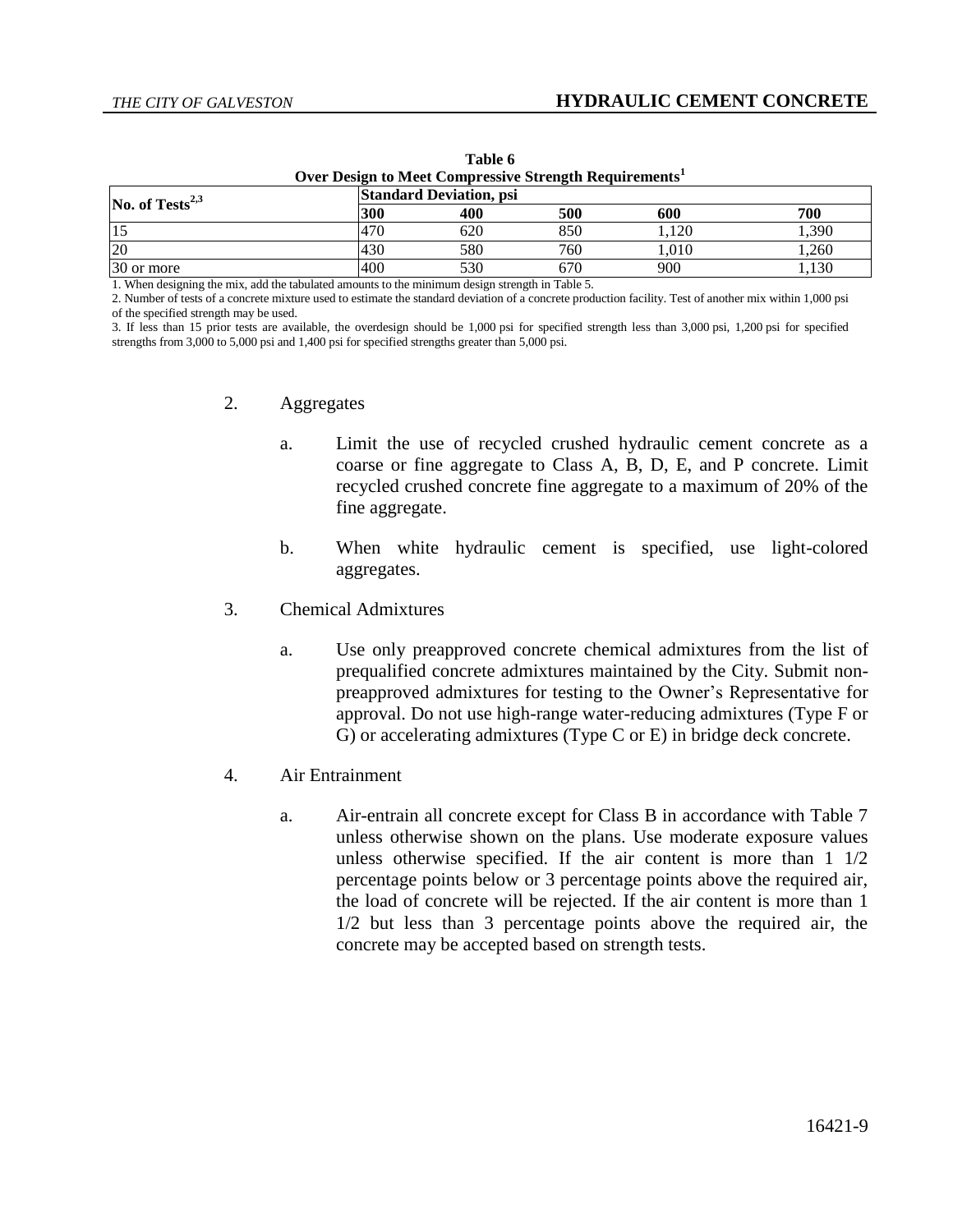| Table 7                                                   |                          |                        |  |  |
|-----------------------------------------------------------|--------------------------|------------------------|--|--|
| <b>Air Entrainment</b>                                    |                          |                        |  |  |
| % Air <sup>1</sup><br>Nominal Maximum Aggregate Size, in. |                          |                        |  |  |
|                                                           | <b>Moderate Exposure</b> | <b>Severe Exposure</b> |  |  |
| $3/8$ (Grades 7 & 8)                                      | 6                        | $7 - 1/2$              |  |  |
| $1/2$ (Grade 6)                                           | $5 - 1/2$                |                        |  |  |
| $3/4$ (Grade 5)                                           |                          | 6                      |  |  |
| $1$ (Grade 4)                                             | $4 - 1/2$                | 6                      |  |  |
| 1-1/2 (Grades $2 \& 3$ )                                  | $4 - 1/2$                | $5 - 1/2$              |  |  |
| $2$ (Grade 1)                                             | 4                        |                        |  |  |

| Table 7                         |  |  |
|---------------------------------|--|--|
| Air Entrainment                 |  |  |
| regate Size, in. $ $ % Air $^1$ |  |  |

1. For specified concrete strengths above 5,000 psi a reduction of 1 percentage point is permitted.

#### 5. Slump

- a. Unless otherwise specified, provide concrete slump in accordance with Table 8 using the lowest slump possible that can be placed and finished efficiently without segregation or honeycombing.
- b. Concrete that exceeds the maximum acceptable placement slump at time of delivery will be rejected.
- c. When approved, the slump of a given concrete mix may be increased above the values shown in Table 8 using chemical admixtures, provided that the admixture-treated concrete has the same or lower water–cement or water–cementitious-material ratio and does not exhibit segregation or excessive bleeding. Request approval for the mix design sufficiently in advance for proper evaluation by the Owner's Representative.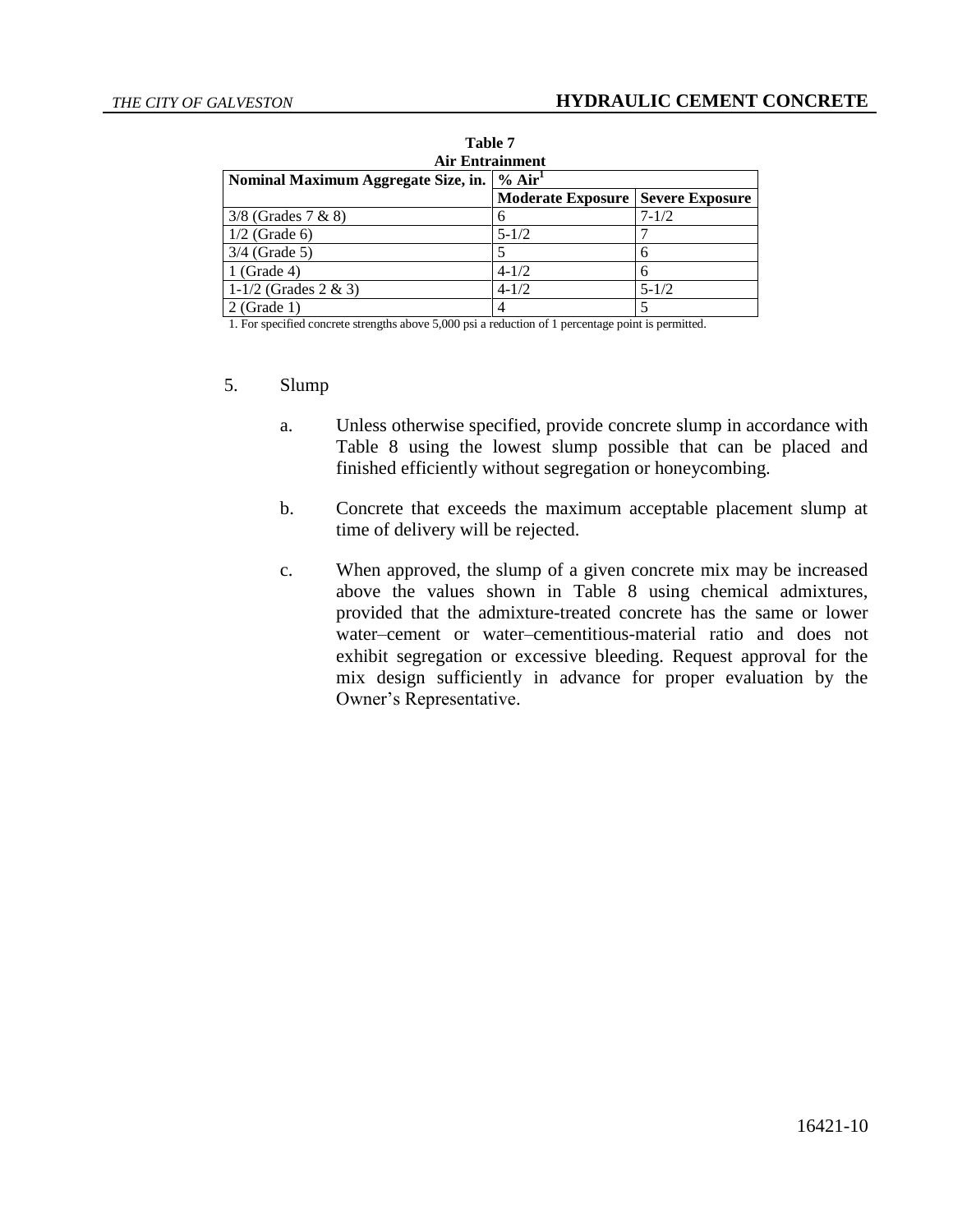| L UNIV V                                                                                                          |                                               |                                                   |  |
|-------------------------------------------------------------------------------------------------------------------|-----------------------------------------------|---------------------------------------------------|--|
| <b>Slump Requirements</b>                                                                                         |                                               |                                                   |  |
| <b>Concrete Designation</b>                                                                                       | Recommended<br>Slump,<br>and Placement<br>in. | Design Maximum Acceptable<br>Placement Slump, in. |  |
| Drilled shafts                                                                                                    | See Item 416                                  | See Item 416                                      |  |
| Thin walled section<br>$(9 \text{ in. or less})$                                                                  | 4                                             | $6 - 1/2$                                         |  |
| Approach<br>slabs,<br>concrete<br>overlays, caps, columns, piers, 3<br>wall sections (over 9 in.)                 |                                               | 5                                                 |  |
| Bridge slabs                                                                                                      | $\overline{\mathcal{L}}$                      | $5 - 1/2$                                         |  |
| Prestressed concrete members <sup>1</sup>                                                                         | $\overline{4}$                                | $6 - 1/2$                                         |  |
| traffic<br>$\overline{\text{barrier},} _4$<br>Concrete<br>concrete bridge railing                                 |                                               | $6 - 1/2$                                         |  |
| Dense concrete overlay                                                                                            | 3/4                                           | 2                                                 |  |
| Latex-modified<br>$\left  \overline{f} \right $ or $\left  \overline{f} \right $<br>conc.<br>bridge deck overlays |                                               | $7 - 1/2$                                         |  |
| Concrete placed underwater                                                                                        | 6                                             | $8 - 1/2$                                         |  |
| Concrete<br>(slip-<br>pavement<br>formed)                                                                         | $1 - 1/2$                                     | 3                                                 |  |
| Concrete pavement (formed)                                                                                        | $\overline{4}$                                | $6 - 1/2$                                         |  |
| Riprap, curb, gutter,<br>slip-<br>formed, and extruded concrete                                                   | As approved                                   | As approved                                       |  |

**Table 8**

1. If a high-range water reducer (HRWR) is used, maximum acceptable placement slump will be 9 in.

#### 6. Mix Design Options

- a. For structural concrete identified in Table 5 and any other class of concrete designed using more than 520 lb. of cementitious material per cubic yard, use one of the mix design Options 1–8 shown below.
- b. For concrete classes not identified as structural concrete and designed using less than 520 lb. of cementitious material per cubic yard, use one of the mix design Options 1–8 shown in Table 5, except that Class C fly ash may be used instead of Class F fly ash for Options 1, 3, and 4 unless sulfate-resistant concrete is required.
	- (1). Option 1: Replace 20 to 35% of the cement with Class F fly ash.
	- (2). Option 2: Replace 35 to 50% of the cement with GGBFS.
	- (3). Option 3: Replace 35 to 50% of the cement with a combination of Class F fly ash, GGBFS, or silica fume. However, no more than 35% may be fly ash, and no more than 10% may be silica fume.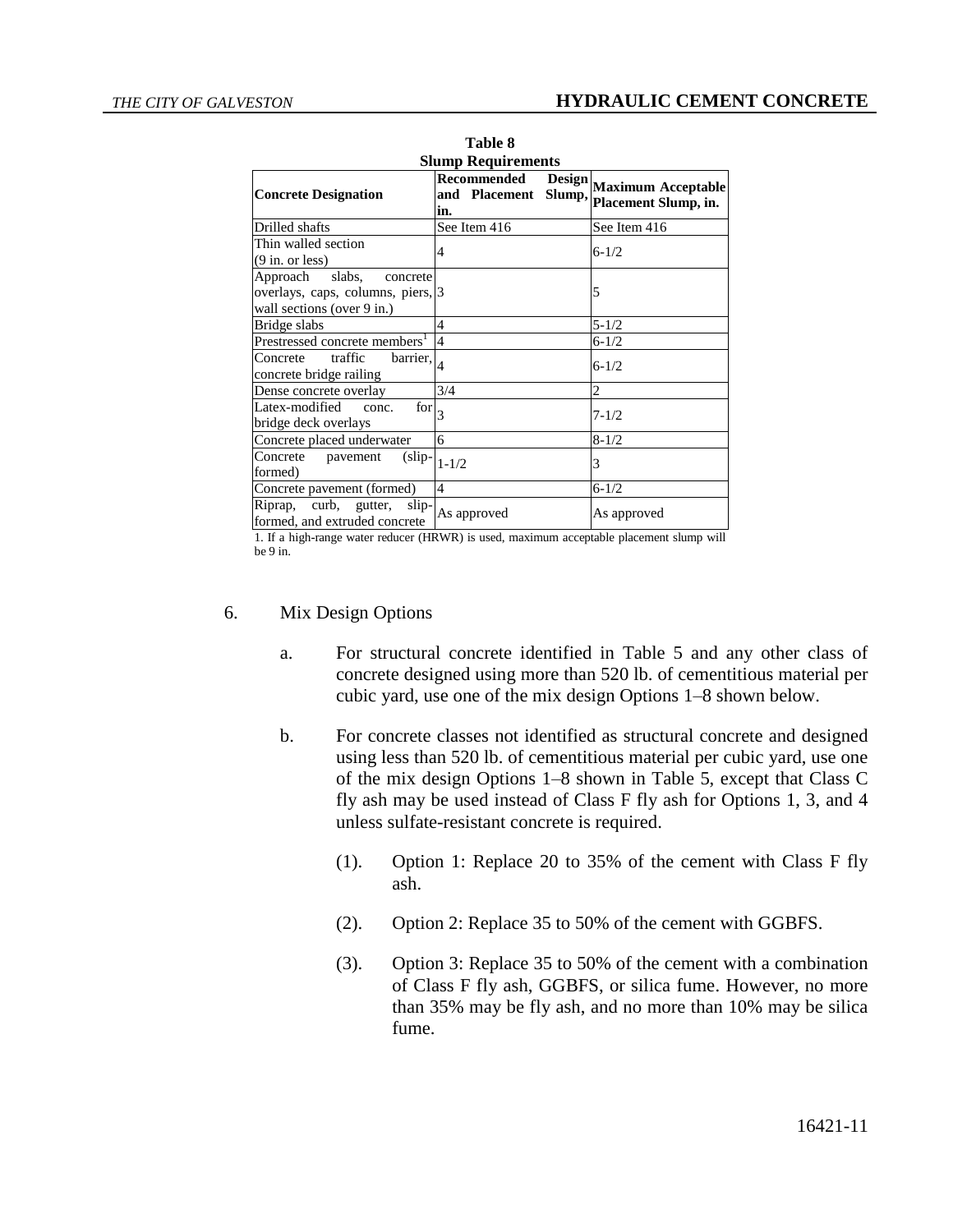- (4). Option 4: Use Type IP or Type IS cement. (Up to 10% of a Type IP or Type IS cement may be replaced with Class F fly ash, GGBFS, or silica fume.)
- (5). Option 5: Replace 35 to 50% of the cement with a combination of Class C fly ash and at least 6% of silica fume, UFFA, or metakaolin. However, no more than 35% may be Class C fly ash, and no more than 10% may be silica fume.
- (6). Option 6: Use a lithium nitrate admixture at a minimum dosage of 0.55 gal. of 30% lithium nitrate solution per pound of alkalis present in the hydraulic cement.
- (7). Option 7: When using hydraulic cement only, ensure that the total alkali contribution from the cement in the concrete does not exceed 4.00 lb. per cubic yard. of concrete when calculated as follows:

(1b. cement per cu. yd.) $\times$  (% Na<sub>2</sub>O equivalent in cement) 1b. alkali per cu. yd. =  $\frac{(\text{lb. cement per cu. yd.}) \times (\% \text{ Na}_2\text{O equivalent in cement}}{100}$ 

In the above calculation, use the maximum cement alkali content reported on the cement mill certificate.

- (8). Option 8: For any deviations from Options 1–7, perform the following:
	- (a). Test both coarse and fine aggregate separately in accordance with ASTM C 1260, using 440 g of the proposed cementitious material in the same proportions of hydraulic cement to supplementary cementing material to be used in the mix.
	- (b). Before use of the mix, provide the certified test report signed and sealed by a licensed professional engineer demonstrating that the ASTM C 1260 test result for each aggregate does not exceed 0.10% expansion.

# 4.02 TRIAL BATCHES

A. Perform all preliminary trial batches and testing necessary to substantiate the proposed mix designs, and provide documentation including mix design, material proportions, and test results substantiating that the mix design conforms to specification requirements.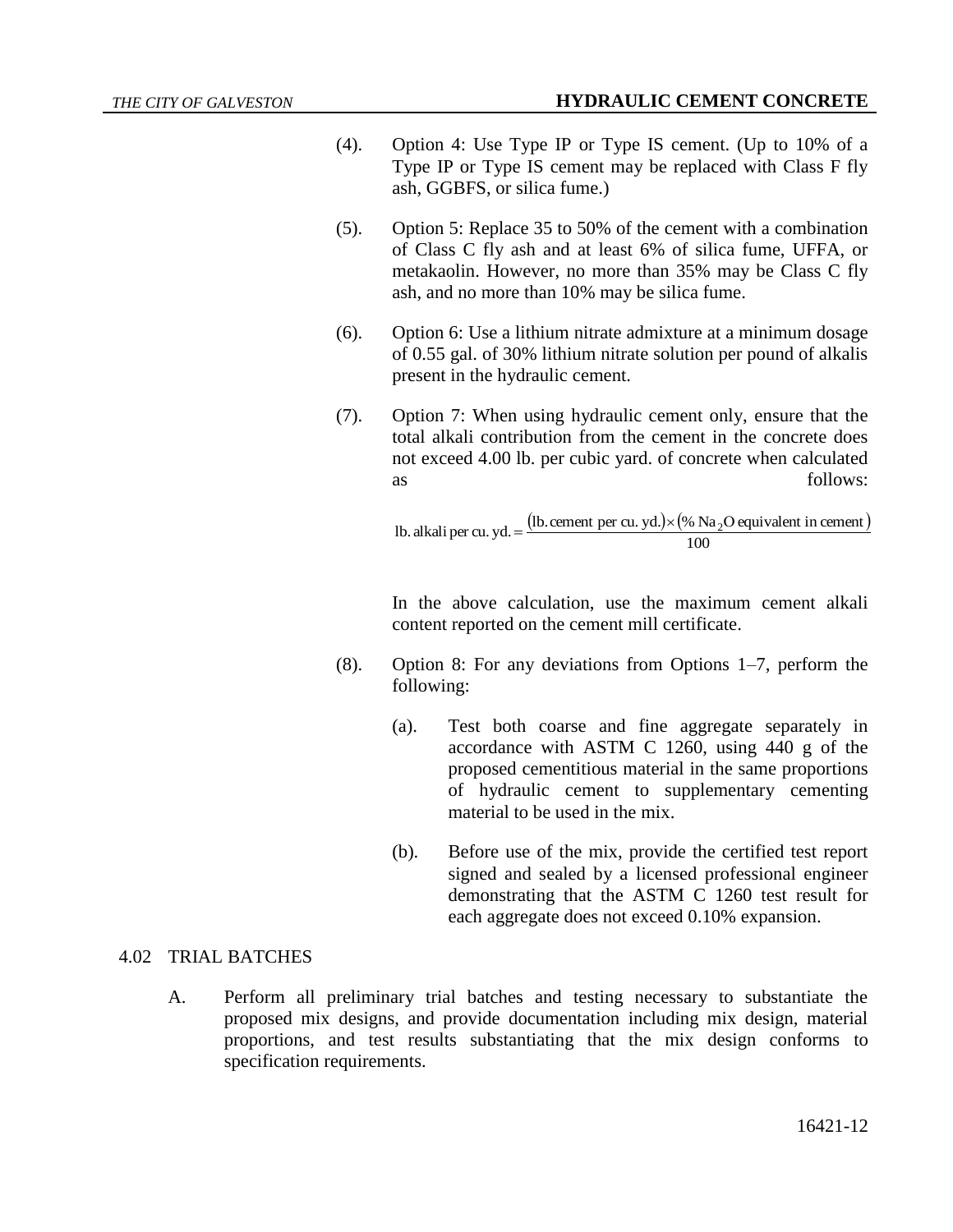- B. Make all final trial batches using the proposed ingredients in a mixer that is representative of the mixers to be used on the job. Make the batch size at least 50% of the mixer's rated capacity. Perform fresh concrete tests for air and slump, and make, cure, and test strength specimens for compliance with specification requirements. Test at least 3 sets of design strength specimens with 2 specimens per set for each test age. Before placing, provide the Owner's Representative the option of witnessing final trial batches, including the testing of the concrete. If not provided this option, the Owner's Representative may require additional trial batches, including testing, before the concrete is placed.
- C. Establish 7-day compressive strength target values using the following formula for each concrete mix to be used:

Target value = Minimum design strength  $\times \frac{7 \text{ - day avg.}}{28 \text{ - day avg. trial batch strength}}$ 

- D. When there are changes in aggregates or in type, brand, or source of cement, SCM, or chemical admixtures, reevaluate the mix as a new mix design. A change in vendor does not necessarily constitute a change in materials or source. When only the brand or source of cement is changed and there is a prior record of satisfactory performance of the cement with the ingredients, new trial batches may be waived by the Owner's Representative.
- E. When the maturity method is specified or permitted, establish the strength–maturity relationship. When using the maturity method any changes in any of the ingredients, including changes in proportions, will require the development of a new strength– maturity relationship for the mix.

# 4.03 STORAGE OF MATERIALS

- A. Cement, Supplementary Cementing Materials, and Mineral Filler
	- 1. Store all cement, supplementary cementing materials, and mineral filler in weatherproof enclosures that will protect them from dampness or absorption of moisture.
	- 2. When permitted, small quantities of sacked cement may be stored in the open, on a raised platform, and under waterproof covering for up to 48 hours.
- B. Aggregates
	- 1. Handle and store concrete aggregates in a manner that prevents contamination with foreign materials. If the aggregates are stored on the ground, clear the sites for the stockpiles of all vegetation, level the sites, and do not use the bottom 6 in. layer of aggregate without cleaning the aggregate before use.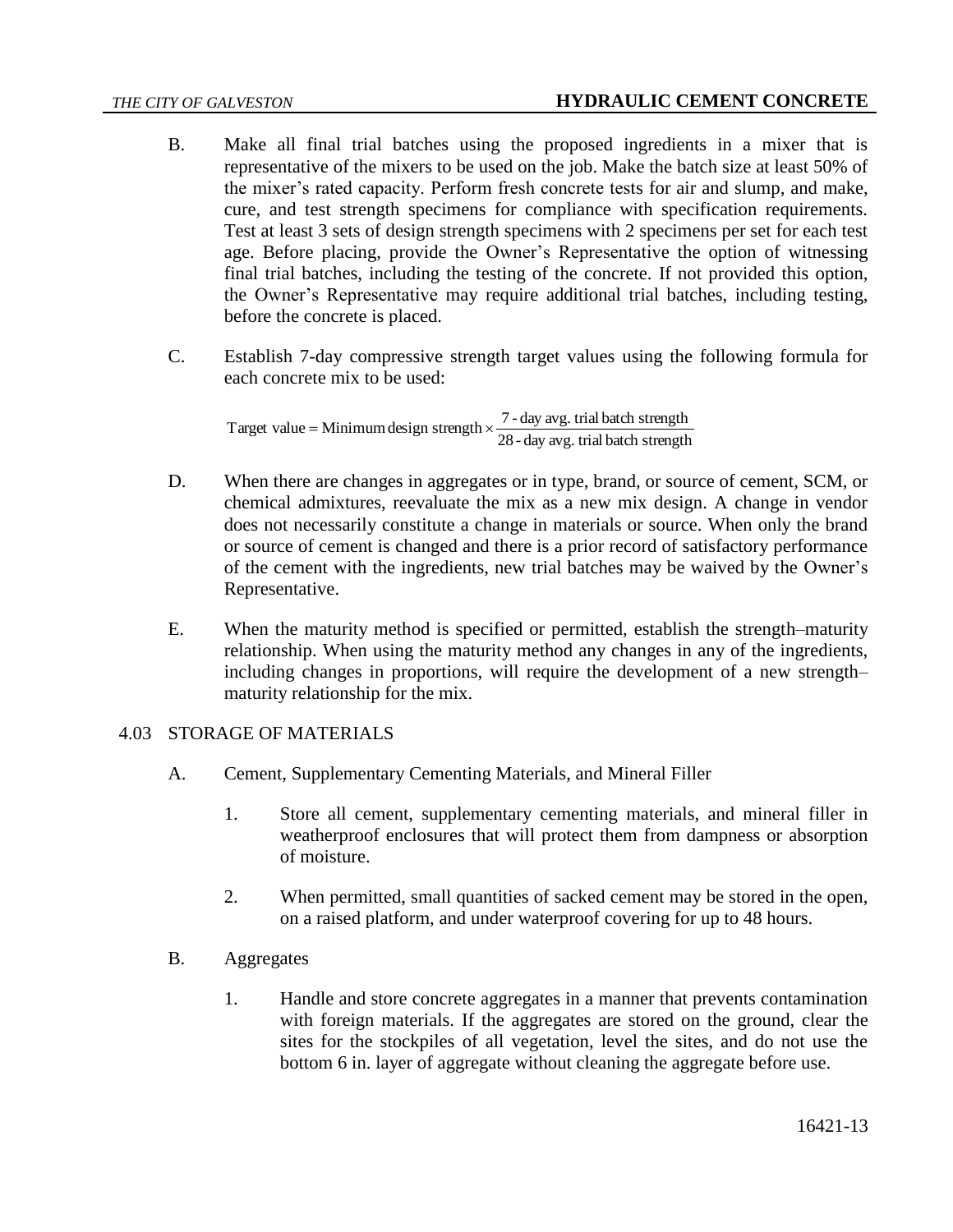- 2. When conditions require the use of 2 or more grades of coarse aggregates, maintain separate stockpiles and prevent intermixing. Where space is limited, separate the stockpiles using physical barriers. Store aggregates from different sources in different stockpiles unless the Owner's Representative authorizes pre-blending of the aggregates. Minimize segregation in stockpiles. Remix and test stockpiles when segregation is apparent.
- 3. Sprinkle stockpiles to control moisture and temperature as necessary. Maintain reasonably uniform moisture content in aggregate stockpiles.
- C. Admixtures
	- 1. Store admixtures in accordance with manufacturer's recommendations and prevent admixtures from freezing.

# 4.04 MEASUREMENT OF MATERIALS

A. Except for volumetric mixers, measure concrete materials by weight. Measure mixing water, consisting of water added to the batch, ice added to the batch, water occurring as surface moisture on the aggregates, and water introduced in the form of admixtures, by volume or weight. Measure ice by weight. Measure cement and supplementary cementing materials in a weigh hopper and on a separate scale from those used for other materials. Measure the cement first when measuring the cumulative weight. Measure concrete chemical admixtures in powdered form by weight. Measure concrete chemical admixtures in liquid form by weight or volume. Measure batch materials within the tolerances of Table 9.

| Measurement Tolerances – Non-Volumetric Mixers       |               |  |  |
|------------------------------------------------------|---------------|--|--|
| <b>Material</b>                                      | Tolerance (%) |  |  |
| Cement, wt.                                          | $+1$          |  |  |
| Mineral admixture, wt.                               | $\pm 1$       |  |  |
| Cement $+$ SCM (cumulative weighing), wt.            | $\pm 1$       |  |  |
| Water, wt. or volume                                 | $\pm 3$       |  |  |
| Fine aggregate, wt.                                  | $+2$          |  |  |
| Coarse aggregate, wt.                                | $+2$          |  |  |
| Fine $+$ coarse aggregate (cumulative weighing), wt. | $\pm 1$       |  |  |
| Chemical admixtures, wt. or volume                   | $+3$          |  |  |

**Table 9 Measurement Tolerances – Non-Volumetric Mixers**

B. When measuring cementitious materials at less than 30% of scale capacity, ensure that the quantity measured is accurate to not less than the required amount and not more than 4% in excess. When measuring aggregates in a cumulative weigh batcher at less than 30% of the scale capacity, ensure that the cumulative quantity is measured accurate to  $\pm 0.3\%$  of scale capacity or  $\pm 3\%$  of the required cumulative weight, whichever is less.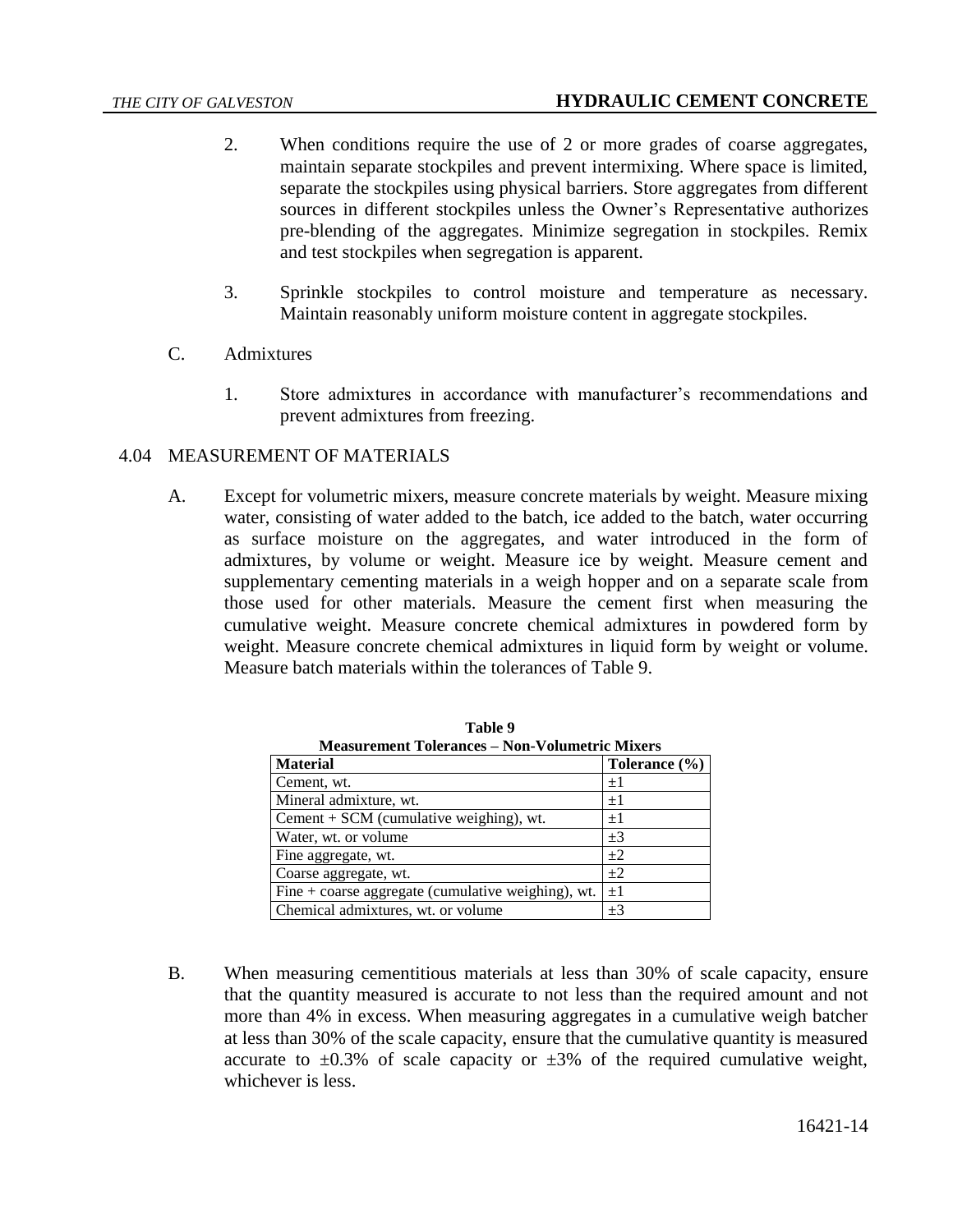- C. For volumetric mixers, base tolerances on volume–weight relationship established by calibration, and measure the various ingredients within the tolerances of Table 10.
- D. Correct batch weight measurements for moisture.
- E. When approved, under special circumstances, measure cement in bags of standard weight. Weighing of sacked cement is not required. Do not use fractional bags except for small hand-mixed batches of approximately 5 cu. ft. or less and when an approved method of volumetric or weight measurement is used.

| Table 10                                          |                  |  |  |
|---------------------------------------------------|------------------|--|--|
| <b>Measurement Tolerances – Volumetric Mixers</b> |                  |  |  |
| <b>Material</b>                                   | <b>Tolerance</b> |  |  |
| Cement, wt. %                                     | 0 to $+4$        |  |  |
| SCM, wt. %                                        | $0$ to $+4$      |  |  |
| Fine aggregate, wt. %                             | $+2$             |  |  |
| Coarse aggregate, wt. %                           | $+2$             |  |  |
| Admixtures, wt. or volume %                       | $+3$             |  |  |
| Water, wt. or volume %                            | $+1$             |  |  |

# 4.05 MIXING AND DELIVERING CONCRETE

- A. Mix and deliver concrete by means of one of the following operations:
	- 1. central-mixed,
	- 2. shrink-mixed,
	- 3. truck-mixed,
	- 4. volumetric mixer-mixed, or
	- 5. hand-mixed.
- B. Operate mixers and agitators within the limits of the rated capacity and speed of rotation for mixing and agitation as designated by the manufacturer of the equipment.
- C. For shrink-mixed and truck-mixed concrete, when there is a reason to suspect the uniformity of concrete delivered using a truck mixer or truck agitator, conduct slump tests of 2 individual samples taken after discharging approximately 15% and 85% of the load as a quick check of the probable degree of uniformity. Take the 2 samples within an elapsed time of at most 15 min. If the slumps of the 2 samples differ by more than the values shown in Table 11, investigate the causes and take corrective actions including adjusting the batching sequence at the plant and the mixing time and number of revolutions. Delivery vehicles that fail to meet the mixing uniformity requirements must not be used until the condition is corrected.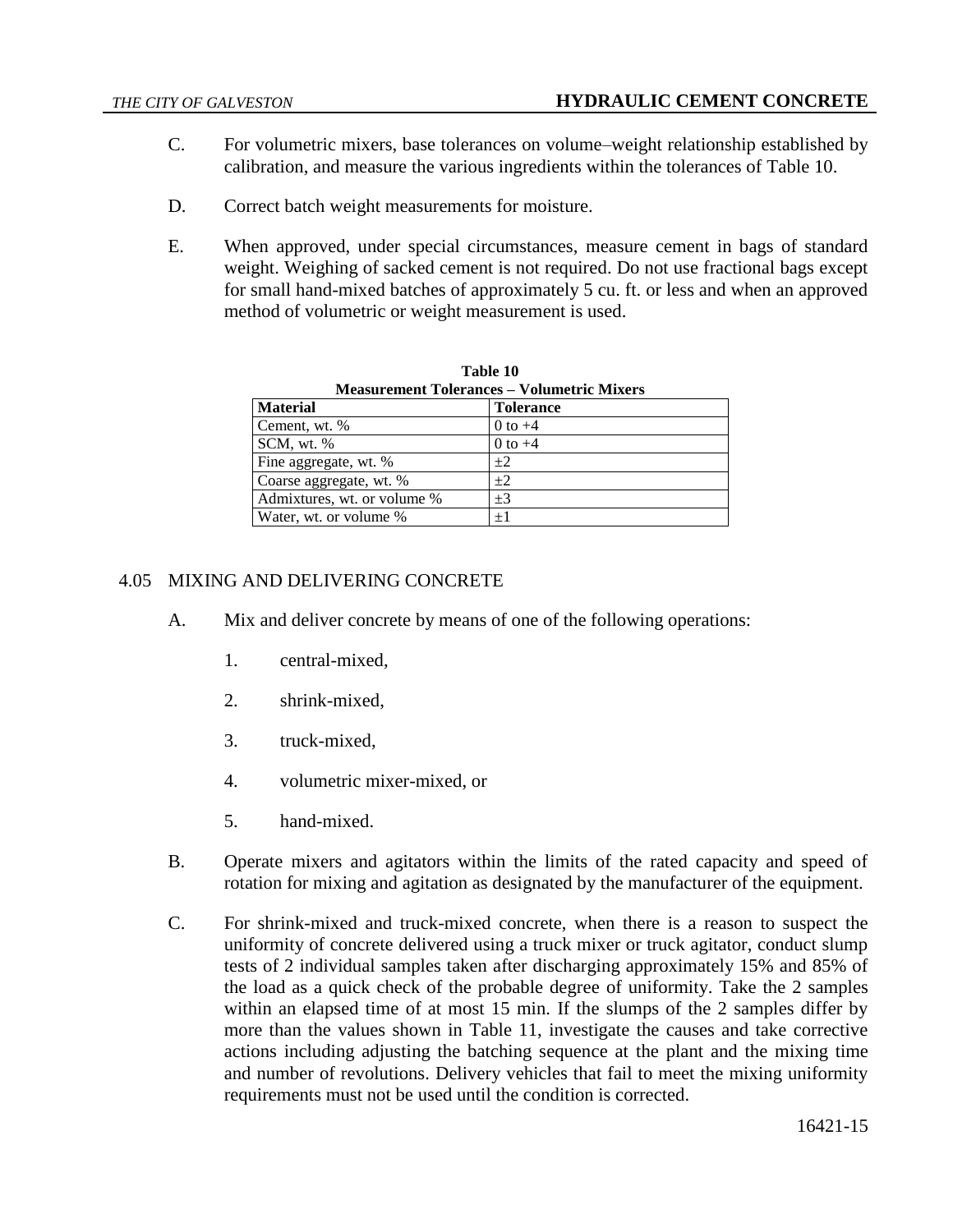| таріе ті<br>Slump Tolerance |                        |
|-----------------------------|------------------------|
| <b>Average Slump</b>        | <b>Slump Tolerance</b> |
| 4 in. or less               | $1.0$ in.              |
| $4$ to 6 in.                | $1.5$ in.              |

**Table 11**

1. Do not apply these tolerances to the required slumps in Table 8.

2. Maximum permissible difference in results of test of samples from 2 locations in the concrete batch.

- D. Re-tempering or adding concrete chemical admixtures is only permitted at the job site when concrete is delivered in a truck mixer. Do not add water after the introduction of mixing water at the batch plant except on arrival at the job site, with approval, to adjust the slump of the concrete. When this water is added, do not exceed the mix design water–cementitious-material ratio. Turn the drum or blades at least 30 additional revolutions at mixing speed to ensure thorough and uniform mixing of the concrete. Do not add water or chemical admixtures to the batch after any concrete has been discharged.
- E. Maintain concrete delivery and placement rates sufficient to prevent cold joints.
- F. Before unloading, furnish the delivery ticket for the batch of concrete containing the information required on Department Form 596, "Concrete Batch Ticket."
- G. When the concrete contains silica fume, adjust mixing times and batching operations as necessary to ensure the material is completely and uniformly dispersed in the mix. The dispersion of the silica fume within the mix will be verified by the Construction Division, Materials and Pavements Section, using cylinders made from trial batches. If uniform dispersion is not achieved, make necessary changes to the batching operations until uniform and complete dispersion of the silica fume is achieved.
	- 1. Central-Mixed Concrete
		- 16421-16 a. Provide concrete that is mixed completely in a stationary mixer. Mix concrete for a period of 1 min. for 1 cu. yd. and 15 sec. for each additional cu. yd. of rated capacity of the mixer unless mixer performance test data demonstrate that shorter mixing times can be used to obtain a uniform mix. Count the mixing time from the time all the solid materials are in the drum. Charge the mixer so that some water will enter before the cement and aggregate. Ensure that all water is in the drum by the end of the first 1/4 of the specified mixing time. Adjust the mixing time if necessary to achieve a uniform mix. Concrete mixed completely in a stationary mixer must be delivered to the project in a truck mixer, truck agitator, or non-agitating delivery vehicle. When a truck mixer or truck agitator is used for transporting concrete, use the manufacturer's designated agitating speed for any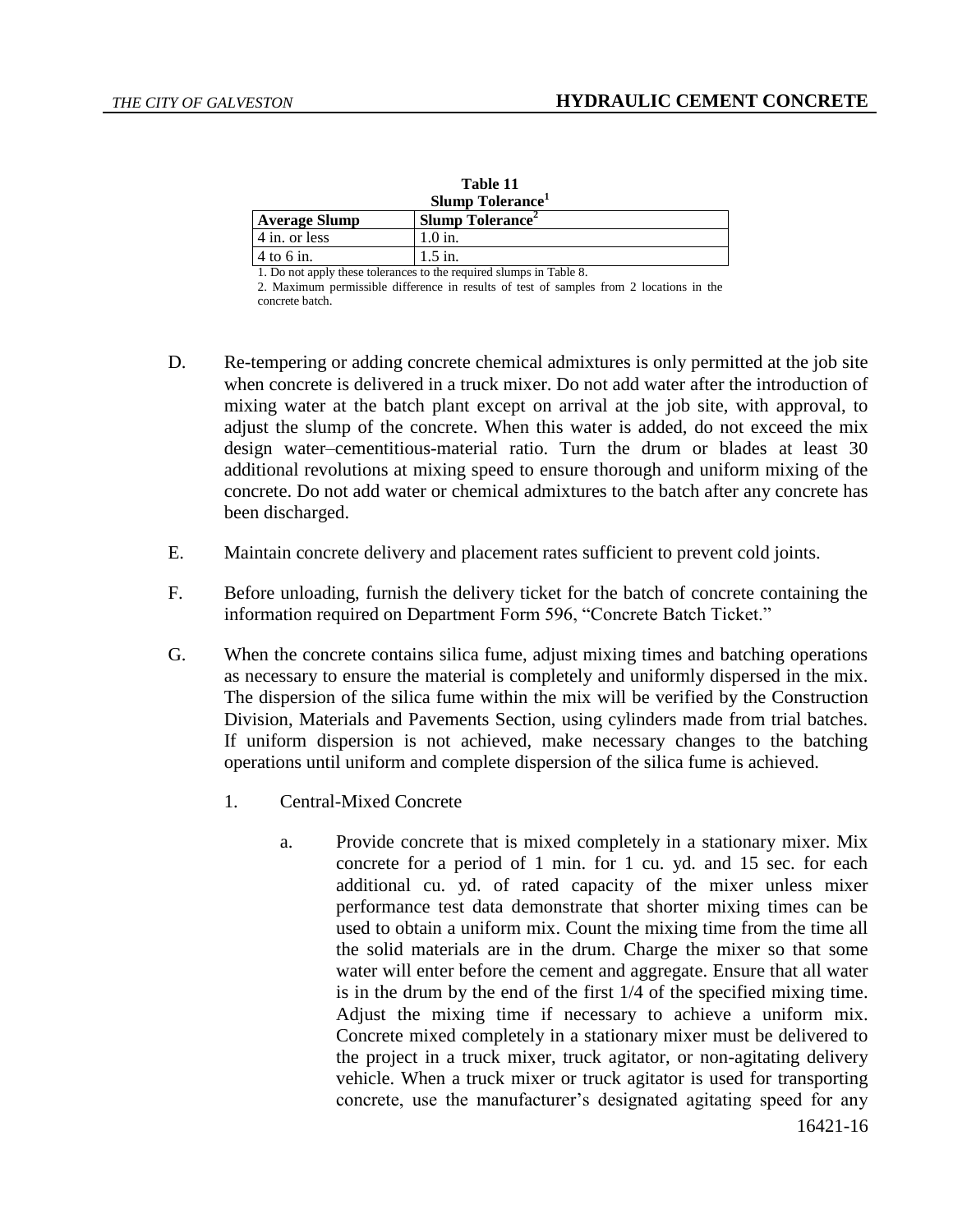turning during transportation. Non-agitating delivery vehicles must be clean and free of built-up concrete with adequate means to control concrete discharge. Deliver the concrete to the project in a thoroughly mixed and uniform mass, and discharge the concrete with a satisfactory degree of uniformity. Resolve questions regarding the uniformity of the concrete by testing when directed by the Owner's Representative.

- 2. Shrink-Mixed Concrete
	- a. Provide concrete that is first partially mixed in a stationary mixer and then mixed completely in a truck mixer. Partially mix for the minimum time required to intermingle the ingredients in the stationary mixer, and then transfer to a truck mixer and mix the concrete at the manufacturer's designated mixing speed for an adequate amount of time to produce thoroughly mixed concrete. Deliver the concrete to the project in a thoroughly mixed and uniform mass, and discharge the concrete with a satisfactory degree of uniformity.
- 3. Truck-Mixed Concrete
	- a. Mix the concrete in a truck mixer from 70 to 100 revolutions at the mixing speed designated by the manufacturer to produce a uniform concrete mix. Deliver the concrete to the project in a thoroughly mixed and uniform mass and discharge the concrete with a satisfactory degree of uniformity. Additional mixing at the job site at the mixing speed designated by the manufacturer is allowed as long as concrete is discharged before the drum has revolved a total of 300 revolutions after the introduction of the mixing water to the cement and the aggregates.
- 4. Volumetric Mixer-Mixed Concrete
	- a. Unless otherwise specified or permitted, perform all mixing operations in accordance with manufacturer's recommended procedures. Provide an accurate method of measuring all ingredients by volume, and calibrate equipment to assure correct measurement of materials within the specified tolerances.
- 5. Hand-Mixed Concrete
	- a. When permitted, for small placements of less than 2 cu. yd., mix up to a 2 sack batch of concrete by hand methods or in a small motor-driven mixer. For such placements, proportion the mix by volume or weight.

# 4.06 PLACING, FINISHING, AND CURING CONCRETE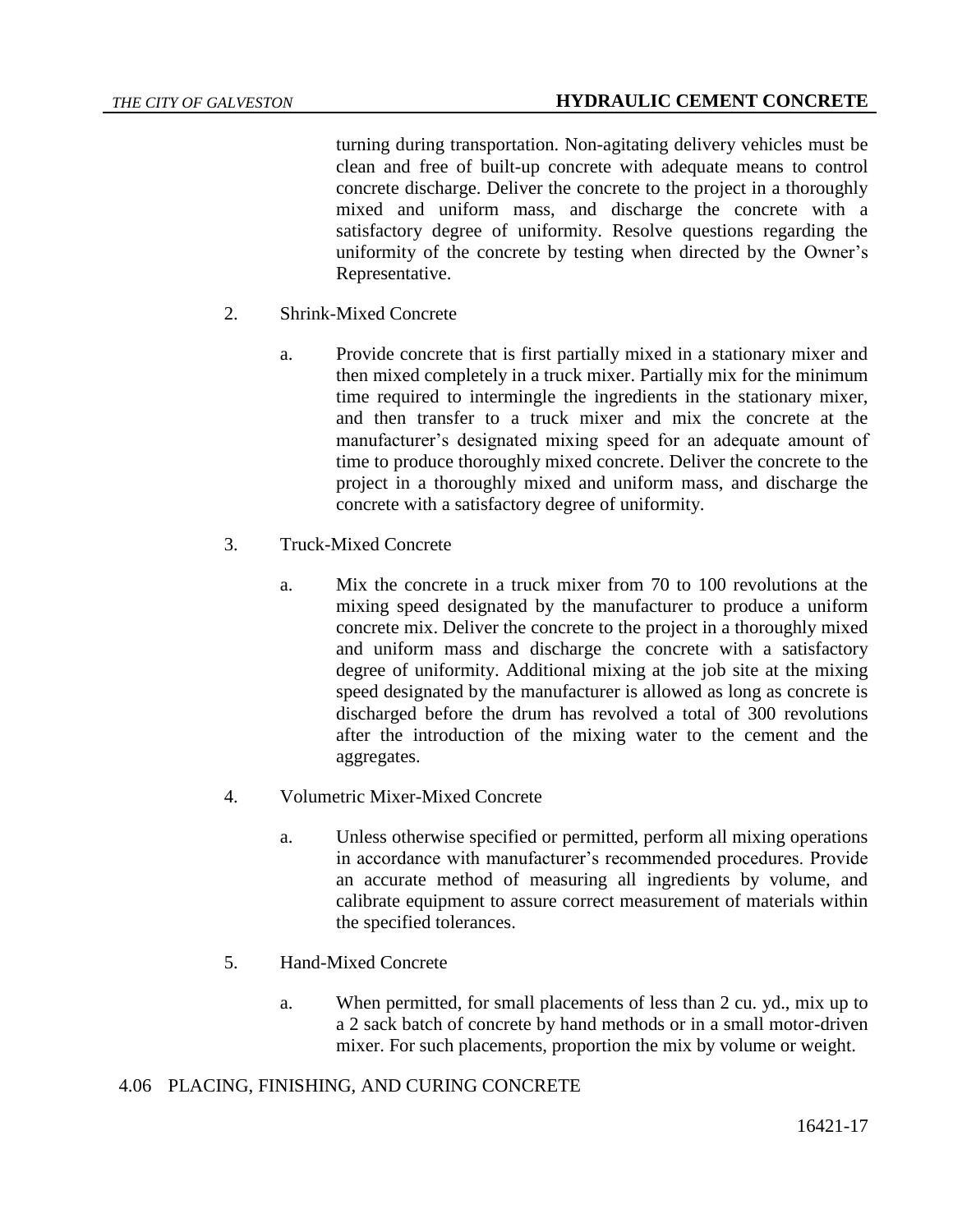A. Place, finish, and cure concrete in accordance with the pertinent Items.

### 4.07 SAMPLING AND TESTING OF CONCRETE

- A. Unless otherwise specified, all fresh and hardened concrete is subject to testing as follows:
	- 1. Sampling Fresh Concrete
		- a. Provide all material to be tested. Fresh concrete will be sampled for testing at the discharge end if using belt conveyors or pumps. When it is impractical to sample at the discharge end, a sample will be taken at the time of discharge from the delivery equipment and correlation testing will be performed and documented to ensure specification requirements are met at the discharge end.
	- 2. Testing of Fresh Concrete
		- a. Air Content
		- b. Slump
		- c. Temperature
		- d. Making and Curing Strength Specimens
	- 3. Testing of Hardened Concrete
		- a. Only compressive strength testing will be used unless otherwise specified or shown on the plans.
			- (1). Compressive Strength
			- (2). Flexural Strength
			- (3). Maturity
	- 4. Certification of Testing Personnel
		- a. Contractor personnel performing testing must be either ACI-certified or qualified by a City-recognized equivalent written and performance testing program for the tests being performed. Personnel performing these tests are subject to City approval. Use of a commercial laboratory is permitted. All personnel performing testing using the maturity method must be qualified by a training program recognized by the City before using this method on the job.